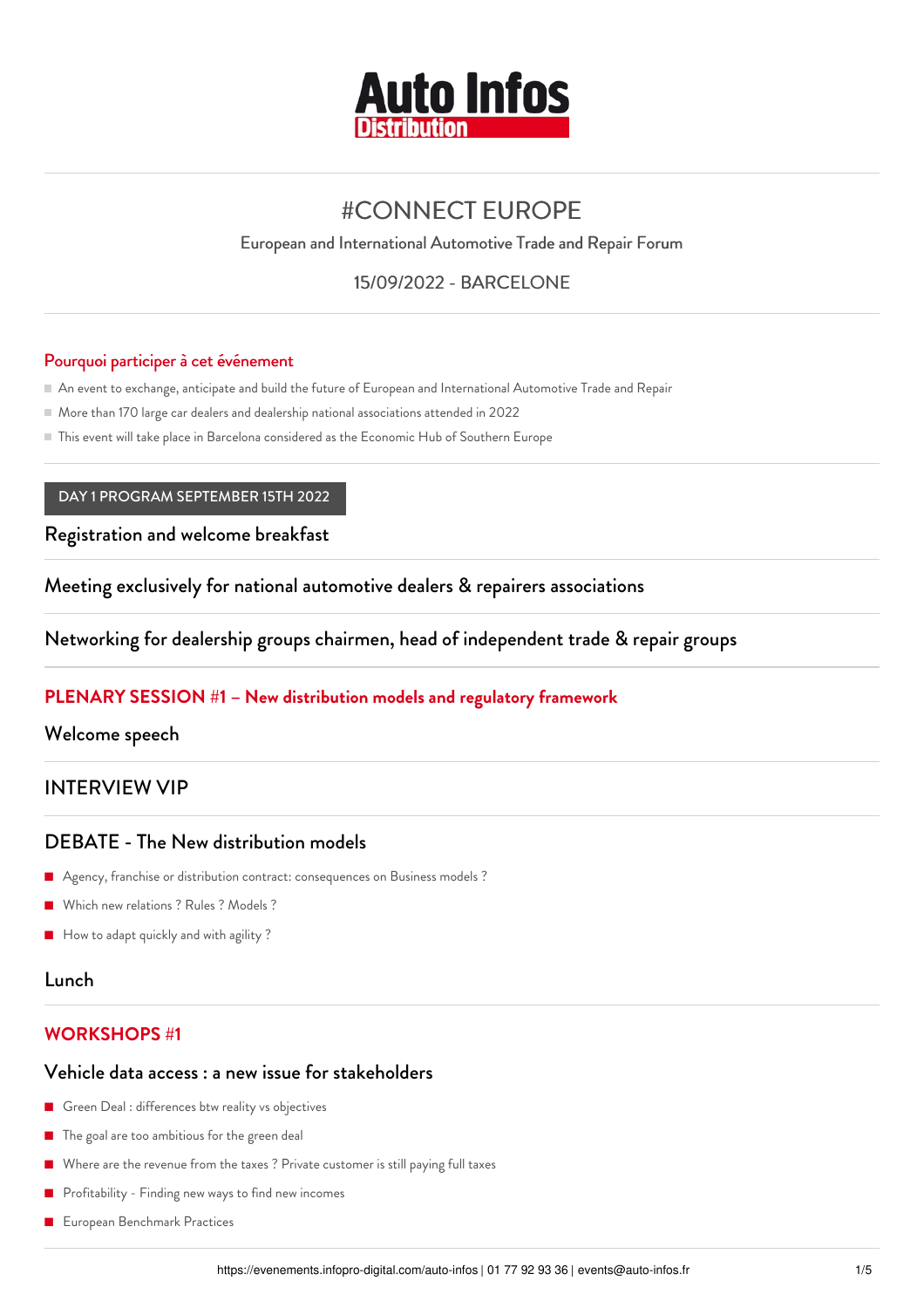# Used Market - Business model

- Which new Businesses in development and how it changes the market rules ?
- Finding new supply sources
- How are changes in the used car industry leading to a digital experience for operators and end users
- Focus on UK & US already develop

#### Electric & carbon-free mobility

- What will the 2023 legislation change ?
- Individualize the learner's path with artificial intelligence tools
- Automotive driving system

 Autonomous cars: what's the current state (test and experiments, technical and regulation challenges, social impacts…)? What consequences on sales and maintenance?

#### **PLENARY SESSION #2 : New earning models of dealers and repairers in the future**

#### INTERVIEW VIP

#### DEBATE - New business segments : How to develop financial spreads ?

- New consumption used : The mobility as a service (Vehicle on demand & Mobility on demand)
- Which alternative sources of supply (Infrastructures services (parking & charging))
- How to use a car as a plateform (Plateform access (access fee and royalty) & Connected services sales (values added services and services in retail sales prices))
- Aftermarket : spare parts digitalisation, aftersales of electric vehicles, new actors
- Used cars professionalisation & digitalisation : which transformation of businesses

### Networking break

#### **WORKSHOPS #2**

#### Used Cars & remarketing

- Which re-marketing : dedicated factories or locals repair shop
- **The buy-back**

# Recruitment / skills / formation / job evolutions

- E- sellers, e-repairers
- New skills & training
- **Job** evolutions

# MARKETPLACE : sales, aftersales

- How marketplaces create new rules ?
- Enhance the customer relationship by collecting reviews
- How to manage your stocks
- The future of the salesman's role
- Can we work with and How ?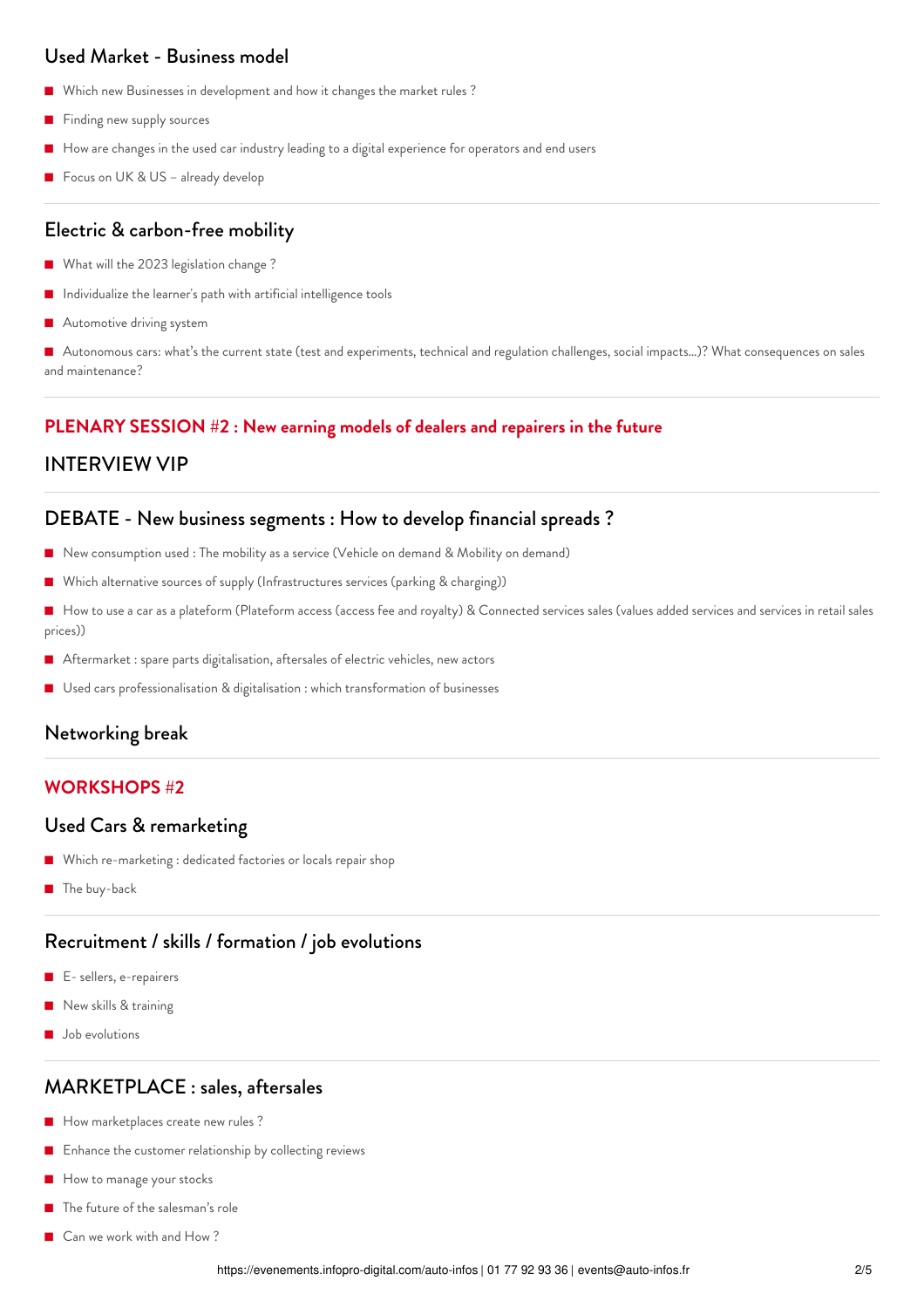# CECRA'S general assembly

**Cocktail** 

Gala dinner

DAY 1 PROGRAM SEPTEMBER 16TH 2022

#### **PLENARY SESSION #3 : Spanish feedback of the automotive ecosystem**

## INTERVIEW VIP

## **DEBATE**

- **E** Spanish market, figures, structure and evolution, challenges and opportunities
- Distribution model in Spain
- Used car market and online sales
- **Mobility**
- **Link between Used Car and Aftersales**

# Networking break

## **WORKSHOPS #3**

#### Agent contract : how to manage change ?

- **Legal** issues
- After sales service
- Logistic issues
- Invoice issues
- Customer management issues

### New consumption habits and fundings

- Which models and organization: subscription / LLD / LOA / Purchases (Netflix model)
- **What levels of profitability**
- Which services / insurances
- OEM's options

### What future for industrial vehicles by 2030 ?

- What changes in infrastructure to repair the new electric/hydrogen vehicles etc...
- Costs of infrastructure transformation

# **WORKSHOPS #4**

Web to stores & phygital for new and used cars: how to stand out from pure players' competition